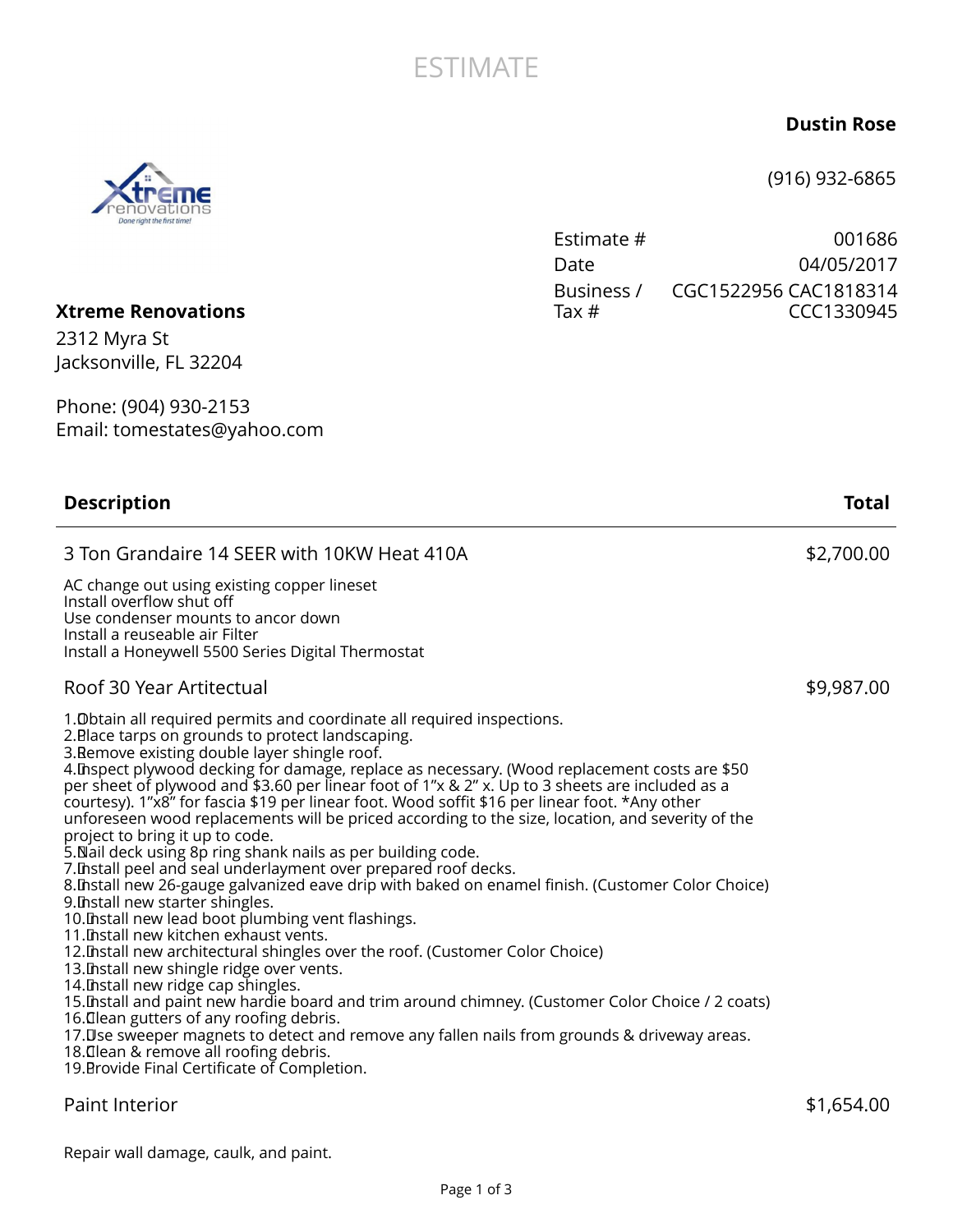| Material<br>Labor                                                                                                                                                                                                                                                                                                                                                                                                                                      |            |
|--------------------------------------------------------------------------------------------------------------------------------------------------------------------------------------------------------------------------------------------------------------------------------------------------------------------------------------------------------------------------------------------------------------------------------------------------------|------------|
| <b>Painting Exterior</b>                                                                                                                                                                                                                                                                                                                                                                                                                               | \$1,935.00 |
| Repair wall damage, caulk, and paint.<br>Material<br>Labor                                                                                                                                                                                                                                                                                                                                                                                             |            |
| Kitchen Cabinets                                                                                                                                                                                                                                                                                                                                                                                                                                       | \$2,750.00 |
| Kitchen Cabinets                                                                                                                                                                                                                                                                                                                                                                                                                                       |            |
| <b>Granite Countertops</b>                                                                                                                                                                                                                                                                                                                                                                                                                             | \$2,275.00 |
| Demo and replace with Granite Countertop with a new 50/50 Stainless Steel Sink                                                                                                                                                                                                                                                                                                                                                                         |            |
| Carpeting/Tile                                                                                                                                                                                                                                                                                                                                                                                                                                         | \$2,900.00 |
| Carpet in bedrooms Hallway living room/ Tile wet areas and foyer                                                                                                                                                                                                                                                                                                                                                                                       |            |
| Amana 24.5 cu. ft. Side by Side Refrigerator in Stainless Steel                                                                                                                                                                                                                                                                                                                                                                                        | \$1,250.00 |
| Amana 24.5 cu. ft. Side by Side Refrigerator in Stainless Steel                                                                                                                                                                                                                                                                                                                                                                                        |            |
| Amana 4.8 cu. ft. Electric Range                                                                                                                                                                                                                                                                                                                                                                                                                       | \$650.00   |
| Amana 4.8 cu. ft. Electric Range                                                                                                                                                                                                                                                                                                                                                                                                                       |            |
| Microwave                                                                                                                                                                                                                                                                                                                                                                                                                                              | \$265.00   |
| Amana Stainless Microwave                                                                                                                                                                                                                                                                                                                                                                                                                              |            |
| Landscaping package                                                                                                                                                                                                                                                                                                                                                                                                                                    | \$1,000.00 |
| Landscaping package                                                                                                                                                                                                                                                                                                                                                                                                                                    |            |
| Demo                                                                                                                                                                                                                                                                                                                                                                                                                                                   | \$1,400.00 |
| Cut can remove all bad wood from exterior off the house<br>Remove All exterior door including side shed (not included in demo new doors and install)<br>Remove bad shutters<br>remove concrete stops from the front near the road<br>move all step stones to front driveway for the lawn guy<br>remove bad fencing and debris from the yard<br>clean out all bad wood from the shed<br>remove railing front door                                       |            |
| -------------------- nterior-------------------<br>Remove entire kitchen and surrounding where the stove is you open pitching into the dining room<br>including floor tile<br>Remove bifold doors and molding/trim leading to the family room<br>try and remove closet in the foyer/dining room<br>Remove paneling near front door<br>remove all light fixtures<br>remove all outlet and switches and covers<br>Remove toilet and sink from guess bath |            |
| Plumbing                                                                                                                                                                                                                                                                                                                                                                                                                                               | \$2,300.00 |
| Set a steel tub<br>Signle Shower valve for Guest bath<br>make sure all other rough plumbing is complete to start the drywall<br>test for proper drainage and no clogs<br>install washer water connection box                                                                                                                                                                                                                                           |            |

Set three toilets